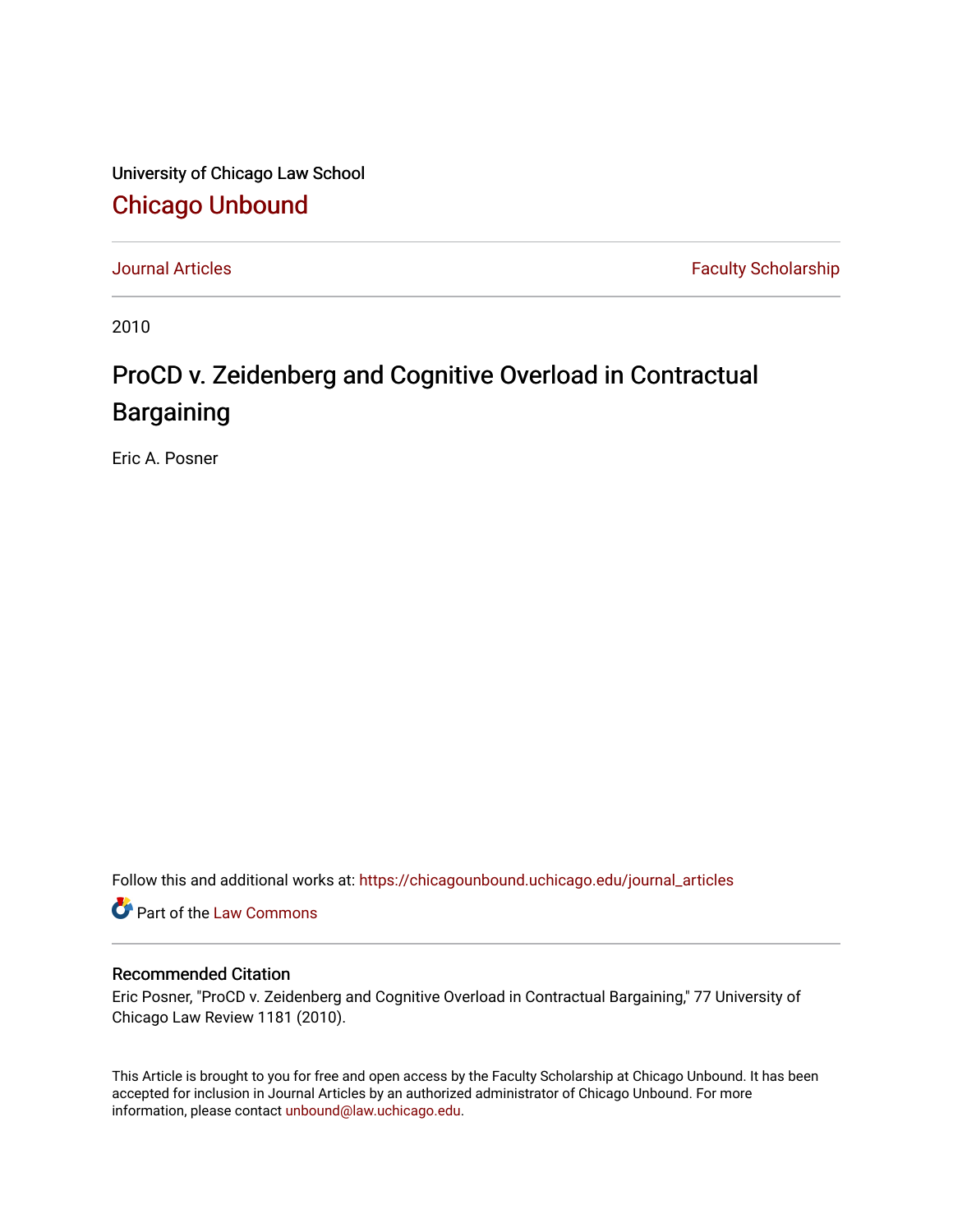## *ProCD v Zeidenberg* **and Cognitive Overload in Contractual Bargaining**

## *Eric A. Posnert*

Sellers often find it useful to sell products without revealing the terms of the contract to buyers until after buyers have taken the products home or begun to use them. These transactions take a number of forms. **A** buyer might purchase a box containing software or a database from a store. The box's skin bears the name of the software and a description of its function, and perhaps a statement that other terms are inside, or perhaps not. The buyer learns the terms only after he takes the box home and opens it; if he does not like the terms, he can return the product as long as he has not yet begun to use it, and sometimes not even then. **A** buyer might order a computer or appliance or airplane ticket over the phone. The operator tells him none of the terms other than price and a few others; again, he learns those terms when the product or ticket arrives and may (or may not) have an opportunity at that point to repudiate the transaction.

The evident business reason for these "terms later" or "rolling" contracts, as they are sometimes called, is that sellers cannot communicate all the relevant information to the buyer on the outsides of boxes or in telephone conversations. Buyers do not have the time or patience to listen to or read and understand the terms. The optimal terms cannot be disclosed without causing cognitive overload. To avoid driving off buyers, sellers provide minimal information in advance of purchase. Yet when buyers learn of unfavorable arbitration clauses or other adverse terms, they complain that they never consented to those terms, and therefore should not be bound to them.'

**1181**

t Kirkland **&** Ellis Professor of Law, The University of Chicago Law School.

Thanks to Omri Ben-Shahar, Dick Craswell, Ariel Porat, and **D.C.** Toedt for helpful comments **1** For the academic literature on these contracts, see, for example, Stewart Macaulay, *Freedom from Contract: Solutions in Search for a Problem?,* 2004 Wis L Rev **777, 802-19** (arguing that access to arbitration is of little use in many consumer transactions while noting that the general public is aware of the existence of unfavorable contract terms lurking in tiny disclaimers or inside boxes); Clayton P. Gillette, *Rolling Contracts as an Agency Problem,* 2004 Wis L Rev **679,683-84** (arguing that rolling contracts "should be considered binding as long as the process through which they emerged was one in which the nonreading, nonparticipating buyer was virtually represented in a manner that satisfies the same objectives as personal assent"); Roger **C.** Bern, *"Terms Later" Contracting: Bad Economics; Bad Morals and a Bad Idea for a Uniform Law, Judge Easterbrook Notwithstanding,* 12 **J** L **&** Pol 641, 643-44 (2004) (disparaging *ProCD* as "devoid of legal, economic, and moral sanction" for reasons including "increase[d] information asymmetry"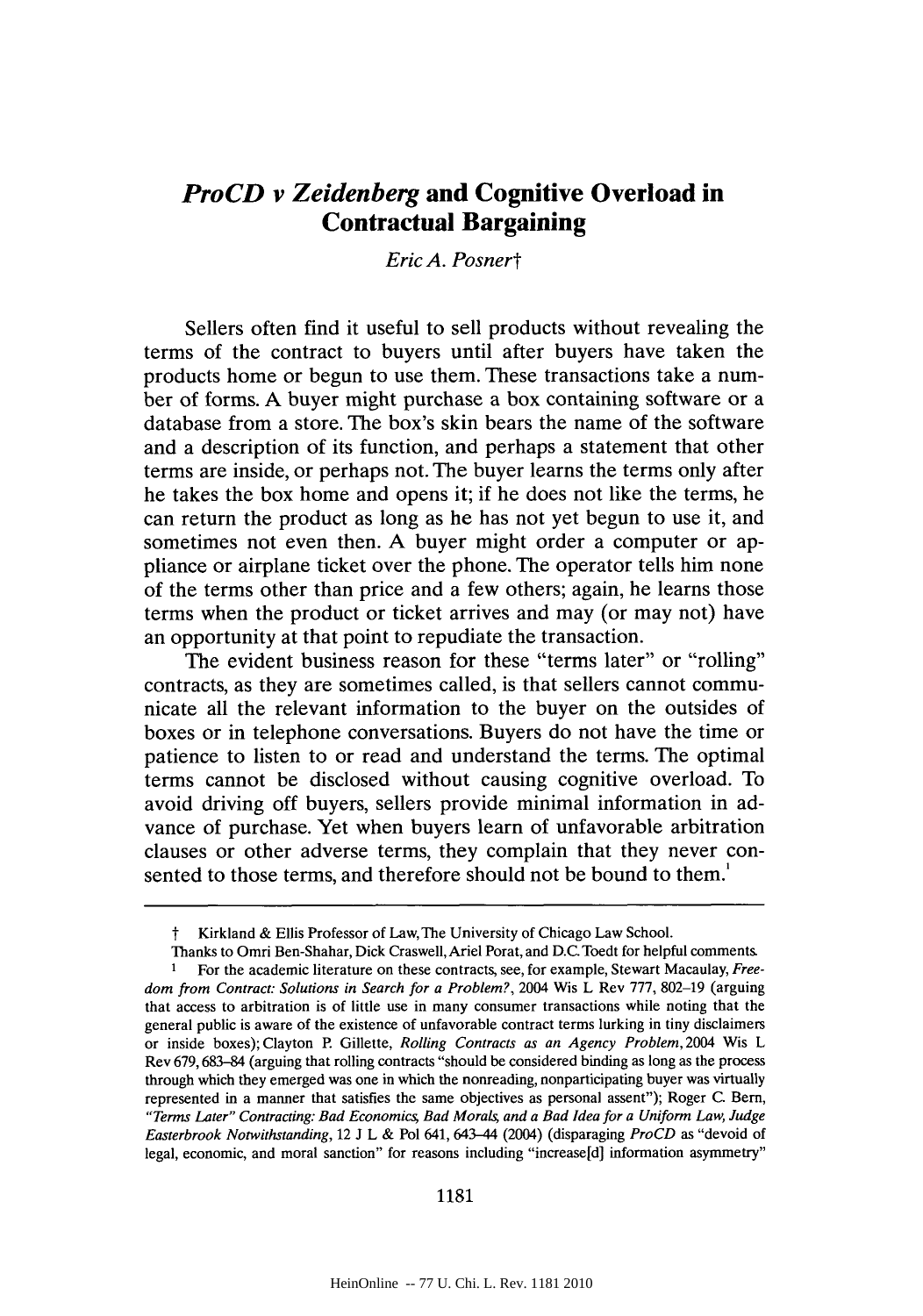This problem is not entirely new. The earlier manifestation involved lengthy standard form contracts that consumers signed when they purchased automobiles, appliances, and other complex products. Consumers were given the opportunity to read the terms before they signed the contracts, but clearly many did not. They could not make their way through the legalese, the complex sentences, the fine print, the sheer length of the document. Under the common law duty to read they were nonetheless bound, but courts gradually relaxed the rule, holding that buyers could be bound to especially unfavorable terms only if they were conspicuous (and not unconscionable).<sup>2</sup> What is different about the new group of cases is that the terms are not even inconspicuous **-** they are invisible.

It would seem to follow that these contracts are invalid. And that is what the district court held in the case of *ProCD, Inc v Zeidenberg.'* ProCD created a database consisting of names, telephone numbers, and other information, from more than three thousand telephone directories.<sup>4</sup> It sold two versions of this database: a cheaper version to the public, and a more expensive version to businesses. The first contract limited use of the database to noncommercial purposes; the contract with businesses had no such limitation. ProCD stated on the outside of the box that the database was subject to restrictions in a license in the box but did not state what those restrictions were. Zeidenberg bought the consumer version of the product and sought to resell ProCD's database to customers over the Internet. ProCD brought a lawsuit based on breach of contract.

The district court refused to enforce the license restriction, holding that the "offer," which included only the visible terms on the outside of the box, did not include the restriction to noncommercial uses. Zeidenberg "accepted" this offer **by** handing money over to the store. Because he could not see and learn of the restriction at the time that he accepted, he could not be bound **by** it.

and the abandonment of "impartial treatment of parties"); Russell Korobkin, Bounded Rationality, *Standard Form Contracts, and Unconscionability, 70 U Chi L Rev 1203, 1265 (2003) (arguing that* terms inaccessible until after purchase may be procedurally unconscionable due to the presence of unequal bargaining power between the seller and the buyer, who must incur additional costs to return the product); Jean Braucher, *Delayed* Disclosure *in Consumer E-Commerce as an Unfair and Deceptive Practice,* 46 Wayne L Rev **1805,1852-62** (2000) (discussing the ways in which disclosing terms after, rather than before, sale may mislead consumers).

<sup>2</sup>See, for example, *Williams v Walker-Thomas Furniture Co,* **350 F2d** 445, 449 **(DC** Cir **1965)** ("[W]hen a party of little bargaining power, and hence little real choice, signs a commercially unreasonable contract with little or no knowledge of its terms, it is hardly likely that his consent, or even an objective manifestation of his consent, was ever given to all the terms").

**<sup>3 908</sup>** F Supp 640 **(WD** Wis **1996),** revd, *ProCD, Inc v Zeidenberg,* **86 F3d** 1447 (7th Cir **1996).**

*<sup>4</sup> ProCD,* **86 F3d** at 1449-50.

**<sup>5</sup>***ProCD,* **908** F Supp at **655.**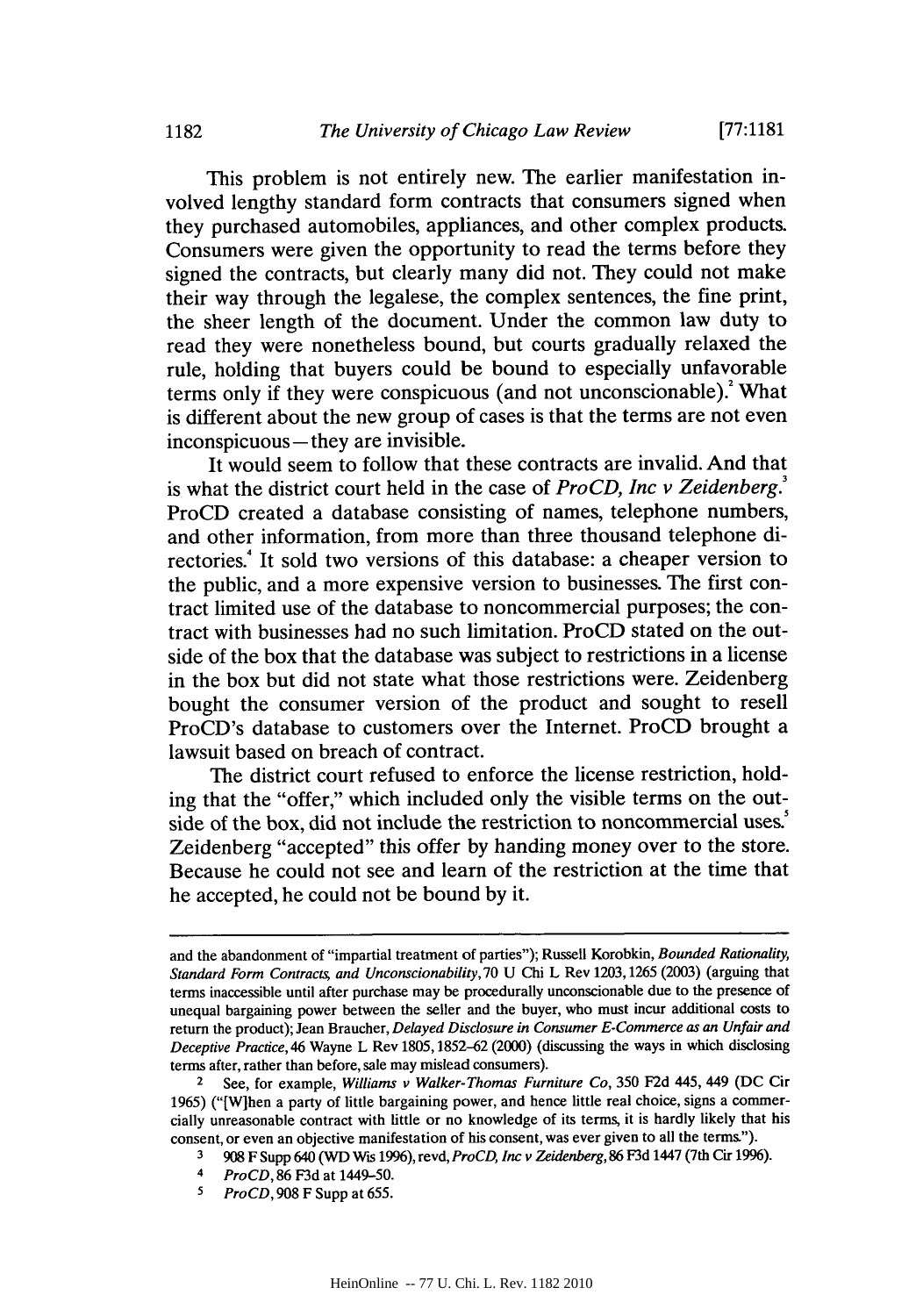The court's decision was vulnerable to two objections, one logical and one practical. In his opinion reversing the decision, Judge Frank Easterbrook pressed both of these points.<sup>6</sup> The logical objection is that the offer *did* include the terms in the box **by** reference. **If** Zeidenberg did not like the idea that he could be bound to terms that he has not seen, he was free to refuse to buy the product.

In Wisconsin, as elsewhere, a contract includes only the terms on which the parties have agreed. One cannot agree to hidden terms, the [district] judge concluded. So far, so good-but one of the terms to which Zeidenberg agreed **by** purchasing the software is that the transaction was subject to a license. Zeidenberg's position therefore must be that the printed terms on the outside of a box are the parties' contract-except for printed terms that refer to or incorporate other terms. But why would Wisconsin fetter the parties' choice in this way?'

**If** contracts rest on consent, then parties should be able to consent to be bound **by** hidden terms.

The practical objection is that all the terms of a contract can rare**ly** be put on the outside of a box. Contracts are long and detailed **by** necessity. To sell goods, manufacturers need to be able to put just the crucial terms on the box (such as the price) along with useful information, and to omit information of little use to consumers, including obvious information. These exigencies prevail in other settings as well. Here is Judge Easterbrook in the later case of *Hill v Gateway 2000, Inc,* which involved the sale of a computer **by** phone:

Payment preceding the revelation of full terms is common for air transportation, insurance, and many other endeavors. Practical considerations support allowing vendors to enclose the full legal terms with their products. Cashiers cannot be expected to read legal documents to customers before ringing up sales. **If** the staff at the other end of the phone for direct-sales operations such as Gateway's had to read the four-page statement of terms before taking the buyer's credit card number, the droning voice would anesthetize rather than enlighten many potential buyers. Others would hang up in a rage over the waste of their time. And oral recitation would not avoid customers' assertions (whether true or feigned) that the clerk did not read term X to them, or that they did not remember or understand it. Writing provides benefits for both sides of commercial

**<sup>6</sup>**See *ProCD,* **86 F3d** at 1450-51.

 $\frac{7}{8}$  Id.

**<sup>8</sup> 105 F3d** 1147 (7th Cir **1997).**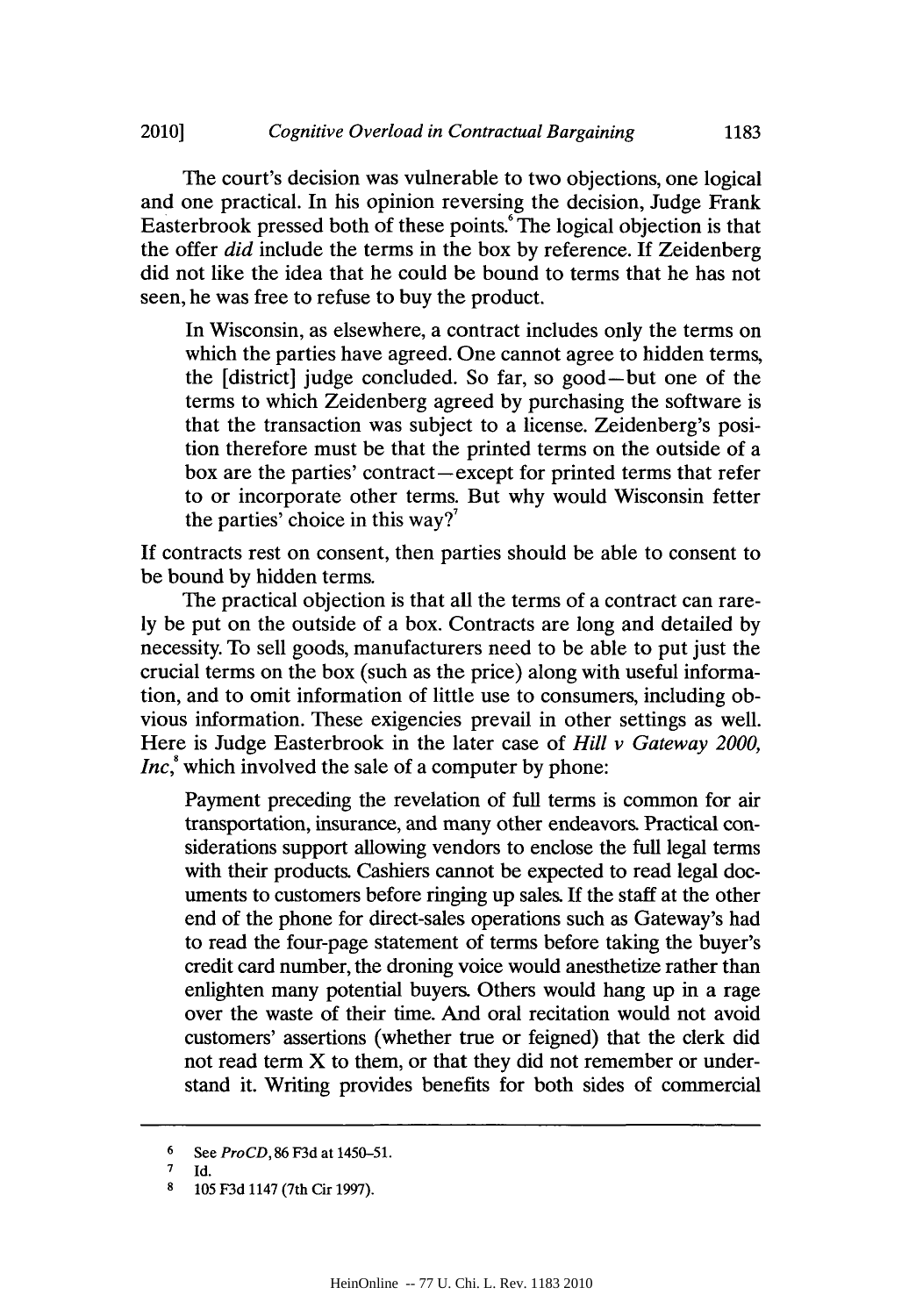transactions. Customers as a group are better off when vendors skip costly and ineffectual steps such as telephonic recitation, and use instead a simple approve-or-return device. Competent adults are bound by such documents, read or unread.<sup>9</sup>

When customers buy goods and services over the phone, they should not be required to listen to a twenty-minute recitation of the contract terms. **If** they were forced to do so, they would not buy goods in this way in the first place.

These two powerful objections imply that the district court erred **by** refusing to enforce what **I** call the Incorporation Clause, the clause that points to hidden terms inside the box. But Judge Easterbrook does not, in fact, hold that the district court erred **by** failing to enforce the Incorporation Clause. Instead, Judge Easterbrook holds that the district court erred **by** concluding that acceptance took place at the time of purchase. In fact, according to Judge Easterbrook, acceptance did not take place until Zeidenberg used the software.<sup>10</sup> The reason is that the "offer" was not "you may have the product if you pay now," but "you may have the product if you pay now and use it later."

This zigzag ought to puzzle the many commentators who attribute Judge Easterbrook's holding to excessive confidence in the rationality of consumers, a notion that the buyer can rationally determine the odds that those terms favor or hurt him. **If** that were Judge Easterbrook's view, then he would have simply held that Incorporation Clauses that point to hidden terms are enforceable, and he would not have needed to construe the offer in what seems at first to be a strange fashion. **Why** didn't Judge Easterbrook take this simpler route? Consider the following clue:

Ours is not a case in which a consumer opens a package to find an insert saying "you owe us an extra **\$10,000"** and the seller files suit to collect. Any buyer finding such a demand can prevent formation of the contract **by** returning the package, as can any consumer who concludes that the terms of the license make the software worth less than the purchase price."

**If** one believes that buyers are fully rational, one should not object to such a clause (which **I** call a Surprise Clause). **If** the buyer consents to the surprise, then he cannot claim that he was wronged if he does not like it. Yet Judge Easterbrook balks at this conclusion, or appears to. Although he does not say that he would not enforce such a term, he

**<sup>9</sup> Id** at 1149.

*<sup>10</sup> ProCD,* **86 F3d** at 1452.

**<sup>11</sup> Id.**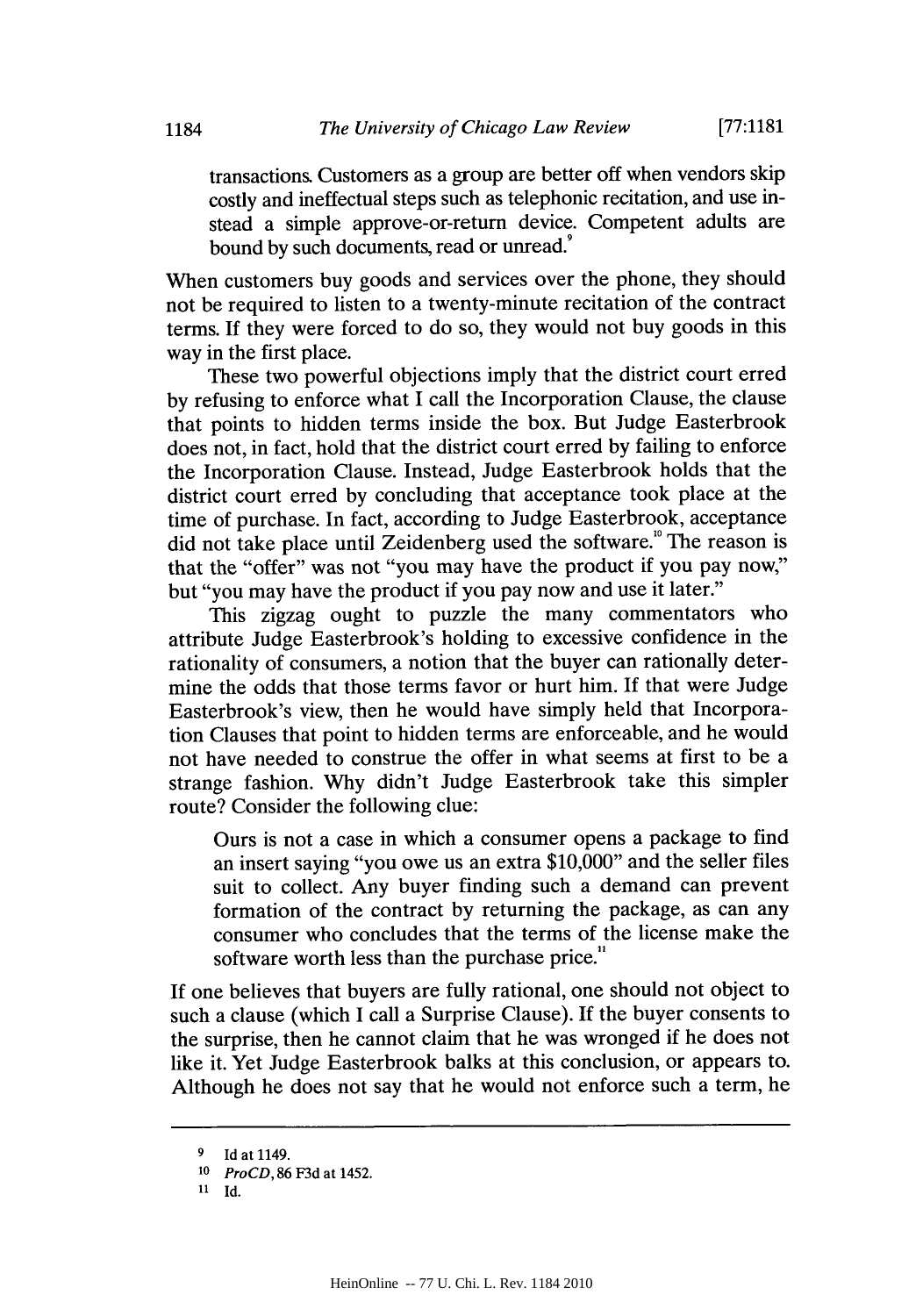averts to offer-acceptance analysis rather than merely saying that such a term is enforceable.

The issue came up in *Hill v Gateway* as well. In that case, the buyers ordered a computer over a telephone and later learned of an arbitration clause that they regarded as unfair. $^{12}$  (They could have, but did not, read the clause at the time that the computer arrived.) Under the clause, a buyer would have to travel to Chicago for the arbitration and pay a fee of \$4,000, only half of which they could recover if they prevailed. In many if not all cases, it would be cheaper for the buyer to purchase a new computer." The clause is not the same as "you owe us **\$10,000"** but comes close to denying the buyer any effective remedy in case of breach **by** Gateway. Although the buyers in *Hill* had the right to return the computer within thirty days, they chose to keep it and then sue. In the course of rejecting their argument under the *ProCD* precedent, Judge Easterbrook noted:

Perhaps the Hills would have had a better argument if they were first alerted to the bundling of hardware and legal-ware after opening the box and wanted to return the computer in order to avoid disagreeable terms, but were dissuaded **by** the expense of shipping. What the remedy would be in such a case-could it exceed shipping charges?—is an interesting question, but one that need not detain us because the Hills knew before they ordered the computer that the carton would include *some* important terms, and they did not seek to discover those in advance.<sup>1</sup>

Again, Judge Easterbrook seems to insist that the buyer would not be bound **by** an adverse Surprise Clause. He could simply return the product and, if it is expensive, he might even have a remedy. And what if the seller says explicitly that the buyer has no right to return the product if he dislikes the terms? On this crucial question, Easterbrook is silent.

The question takes on salience in light of another aspect of the *Hill* decision. Recall that in *ProCD*, the seller put the Incorporation Clause on the outside of the box. The observant buyer therefore knows that a surprise might come when he opens the box, and can refrain from taking this risk **by** refusing to buy. In *Hill,* Judge Easterbrook suggests that an Incorporation Clause is not even necessary." In that case, there was no Incorporation Clause: there was just a telephone conversation and no evidence that the operator warned the buyers of

**<sup>12</sup>***Hill, 105* **F3d** at 1148.

**<sup>13</sup>***Hill* does not discuss the clause, but a different case involving the same clause provides the details. See *Brower v Gateway 2000, Inc, 676* **NYS2d 569,570-71** (NY **App 1998).**

**<sup>14</sup>***Hill, 105* **F3d** at **1150.**

**<sup>15</sup> Id.**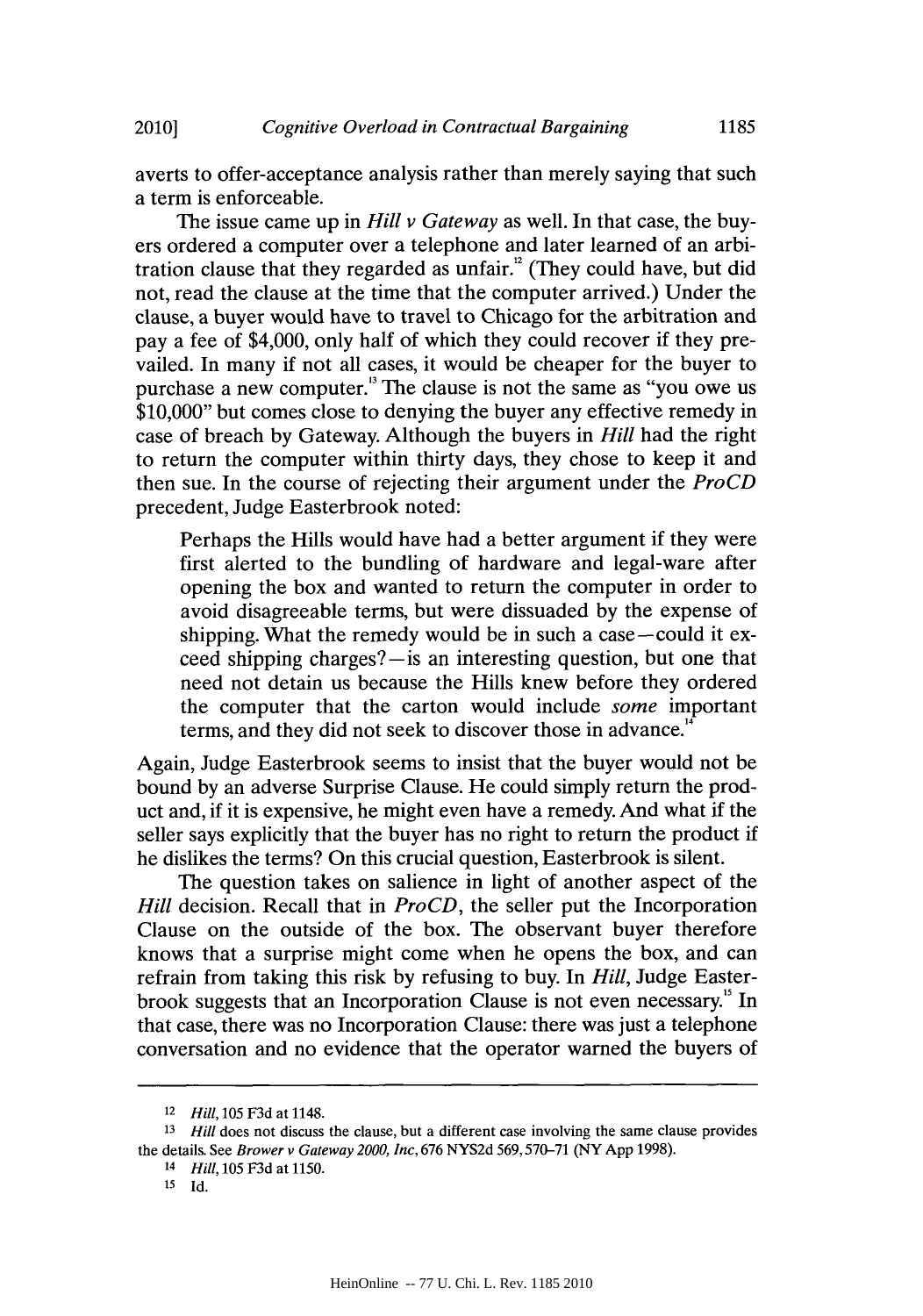potentially adverse terms. So unlike Zeidenberg, the Hills did not even learn that they were taking a risk. Too bad, says Easterbrook:

Gateway's ads state that their products come with limited warranties and lifetime support. How limited was the warranty-30 days, with service contingent on shipping the computer back, or five years, with free onsite service? What sort of support was offered? Shoppers have three principal ways to discover these things. First, they can ask the vendor to send a copy before deciding whether to buy. The Magnuson-Moss Warranty Act requires firms to distribute their warranty terms on request, **15 U.S.C. § 2302(b)(1)(A);** the Hills do not contend that Gateway would have refused to enclose the remaining terms too. Concealment would be bad for business, scaring some customers away and leading to excess returns from others. Second, shoppers can consult public sources (computer magazines, the Web sites of vendors) that may contain this information. Third, they may inspect the documents after the product's delivery. Like Zeidenberg, the Hills took the third option. **By** keeping the computer beyond **30** days, the Hills accepted Gateway's offer, including the arbitration clause.<sup>16</sup>

It is as though the box in *ProCD* did not even have an Incorporation Clause, and nonetheless Zeidenberg was bound **by** the restrictions inside-on the theory that he could have, and should have, telephoned the company prior to the purchase and demanded that it read the contract to him.

There seem to be two Judge Easterbrooks struggling for priority *in ProCD.* One Easterbrook betrays skepticism about market rationality **by** balking at enforcing Surprise Clauses where the buyer has no right to return the product if he dislikes them. The other Easterbrook displays great confidence in market rationality **by** suggesting that buyers do not need notice of incorporated terms because they can ask about them prior to entering a contract.

The tension between these positions lessens, however, when one understands what exactly Judge Easterbrook's doctrinal approach does. Because the buyer has the leisure to read the terms after he obtains the product, it does not matter whether he knows of those terms before the product is delivered, or has been given a hint that they might exist. Even if he knows nothing at all about the terms, he is free to return the product for a full refund. So, far from assuming hyperrationality on the part of the buyer, Judge Easterbrook makes a pretty conventional assumption that the buyer needs to see the terms before he gives his con-

**<sup>16</sup> Id.**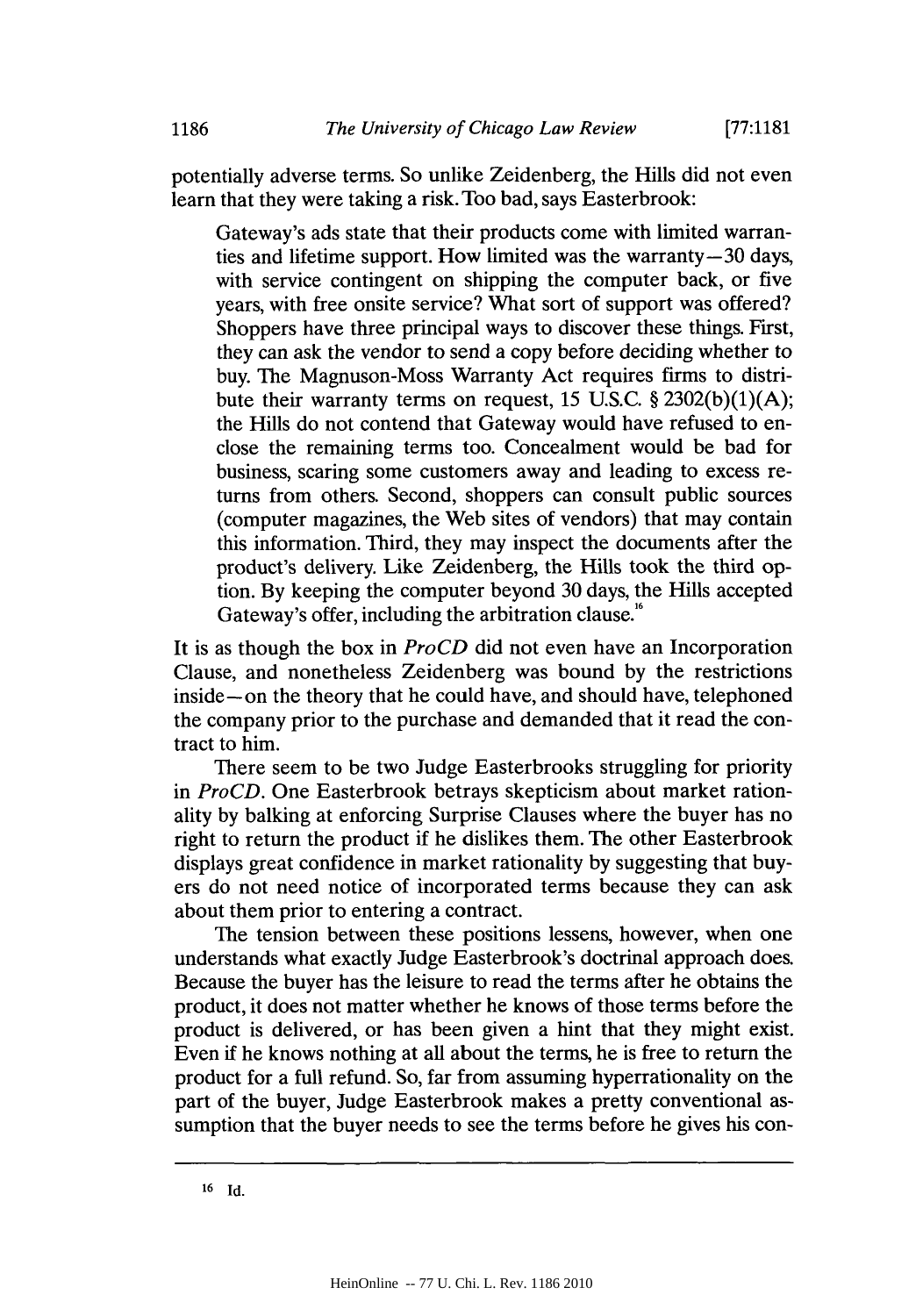sent. At the same time, he gives due recognition to the cognitive constraints on precontractual communication. The burden of communicating the terms prior to purchase is relieved because the buyer has the leisure to read the terms after purchase. So the two opposing ideasthat the buyer needs to know the terms before he can be contractually bound, and the seller does not have the time or space to communicate the terms before the purchase-are reconciled. The box can have a modernist aesthetic of empty planes and clean lines; the buyer can learn as much as he wants at home before committing himself to the purchase. Freedom of contract is vindicated *and* unwary buyers are protected. Judge Easterbrook's doctrinal solution is ingenious.

But it is not flawless. For one thing, the quotation from *Hill,* above, raises a number of troubling questions that Judge Easterbrook does not answer. How broad must the buyer's search for terms be? Must he read every document in the box? Must he read all the perhaps lengthy and complex terms that appear on the screen (or appear in documents that can be accessed from the screen) when the software is started up? Must he keep an eye out for advertisements that might mention the terms of the contract? One expects that some kind of conspicuousness requirement would need to be imposed, but no hint of such a limitation comes from Judge Easterbrook.

But there is a more important problem. Citing the chestnut that the offeror is "master of the offer," Judge Easterbrook argues that ProCD stipulated that the offeree accepts the contract **"by** using the software after having an opportunity to read the license at leisure."<sup>7</sup> In fact, no such statement appeared on the box, and ProCD's offer could have been construed differently.<sup>8</sup> But whether ProCD made the offer Judge Easterbrook attributes to it, it certainly did not have to. **If** the offeror is master of the offer, he can certainly stipulate that the buyer has no right to return the product after taking it home. Now we are back to where we started. Whatever it did, ProCD could have included a Surprise Clause while denying the buyer a right to return the product if the term displeases him. **If** buyers are sufficiently rational, they can read the Incorporation Clause and take the gamble. Indeed, if we are to believe Judge Easterbrook's dicta in *Hill,* an Incorporation Clause is not necessary at all.' **All** that is necessary is a price and a noreturn clause; the rational buyer will infer the rest. **If** buyers are not sufficiently rational, then what can protect them from adverse Surprise Clauses?

**<sup>17</sup>***Pro CD, 86* **F3d** at 1452 (emphasis omitted).

**<sup>18</sup>** Richard **A.** Epstein, ProCD v. Zeidenberg- *Do Doctrine and Function Mix?,* in Douglas **G.** Baird, ed, *Contracts Stories* **94,110-11** (Foundation **2007).**

**<sup>19</sup>105 F3d** at **1150.**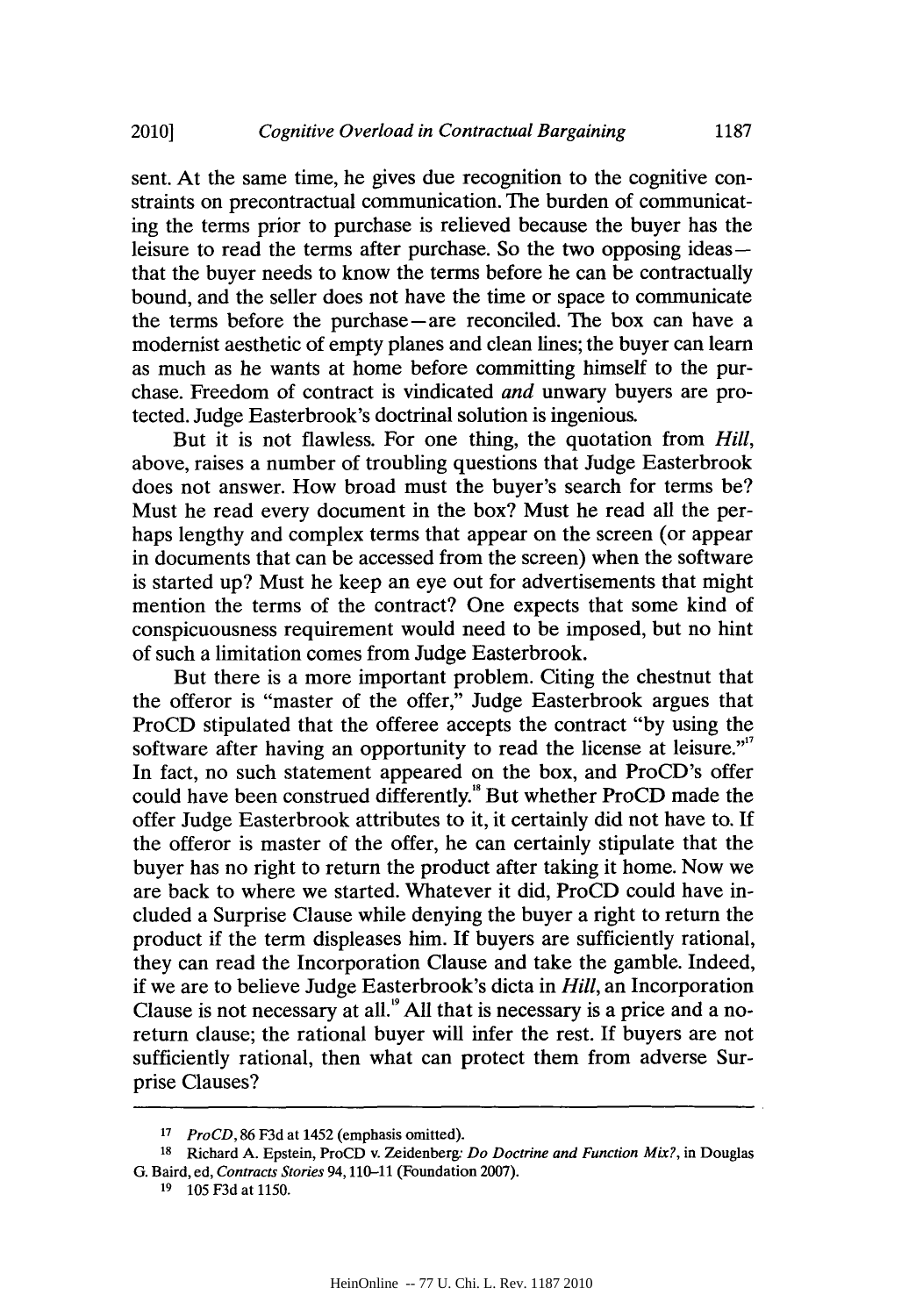So the opinion does not, after all, resolve the tension between market rationality and unfair surprise. **If** Judge Easterbrook believes that a no-return offer with a Surprise Clause should be valid, then he should not be uneasy about Surprise Clauses. Nor should he suggest in *Hill* that if the buyers have to pay to return the product, they ought to have a remedy. But if he does not believe that a no-return offer with a Surprise Clause should be valid, then he could not truly think that the offeror is master of the offer. This infringement on freedom of contract would be at odds with Judge Easterbrook's confidence in market forces elsewhere in these opinions and in other settings as well.<sup>20</sup>

What accounts for this tension? The best explanation is that Judge Easterbrook is foremost a common law judge-not an ideologue or theorist-who in these two cases smells a rat (or several rats): the plaintiffs. Zeidenberg was trying to expropriate ProCD's investment; the Hills were lazy and should have read the terms. Judge Easterbrook believes that for certain types of transactions-involving complex products and terms that consumers are not willing to read before purchasing the products $-a$  "terms later" offer makes the most sense. This gives the consumer the leisure to read the terms, and the consumer who forgoes this opportunity has no right to complain.<sup>2</sup> In so holding, Judge Easterbrook shows a great deal more imagination than the district judge, who can conceive of only two alternatives—the consumer knows nothing at the time of sale, or he knows everything. Where the seller is not clear about the terms of the offer, the court will infer that it takes this form, which seems to be mutually beneficial. But this rule seems to be more than a presumption that can be overcome **by** an explicit offer that gives the buyer no right to return. The court is aware that this approach can be abused, that a seller can insert a Surprise Clause and provide for no return. The outcome in such a case is left open-no need to decide it here-but in both *ProCD* and *Hill,* Judge Easterbrook hints unmistakably, if unenthusiastically, that this type of abuse will not be tolerated, that the surprised consumer will have a remedy.

We might usefully think of this approach as updating the old idea with which we began-that adverse terms in complex form contracts can be enforced only if they are sufficiently conspicuous. Judge Easterbrook, in effect, takes this idea and extends it temporally. "Sufficiently conspicuous" can mean not only "on a piece of paper that **I** read before **I** sign at the store" but also "on a piece of paper that I

**<sup>20</sup>**See, for example, Frank H. Easterbrook, *Contract and Copyright,* 42 Houston L Rev **953, 955-56 (2005).**

**<sup>21</sup>** *Hill,* **105 F3d** at 1149.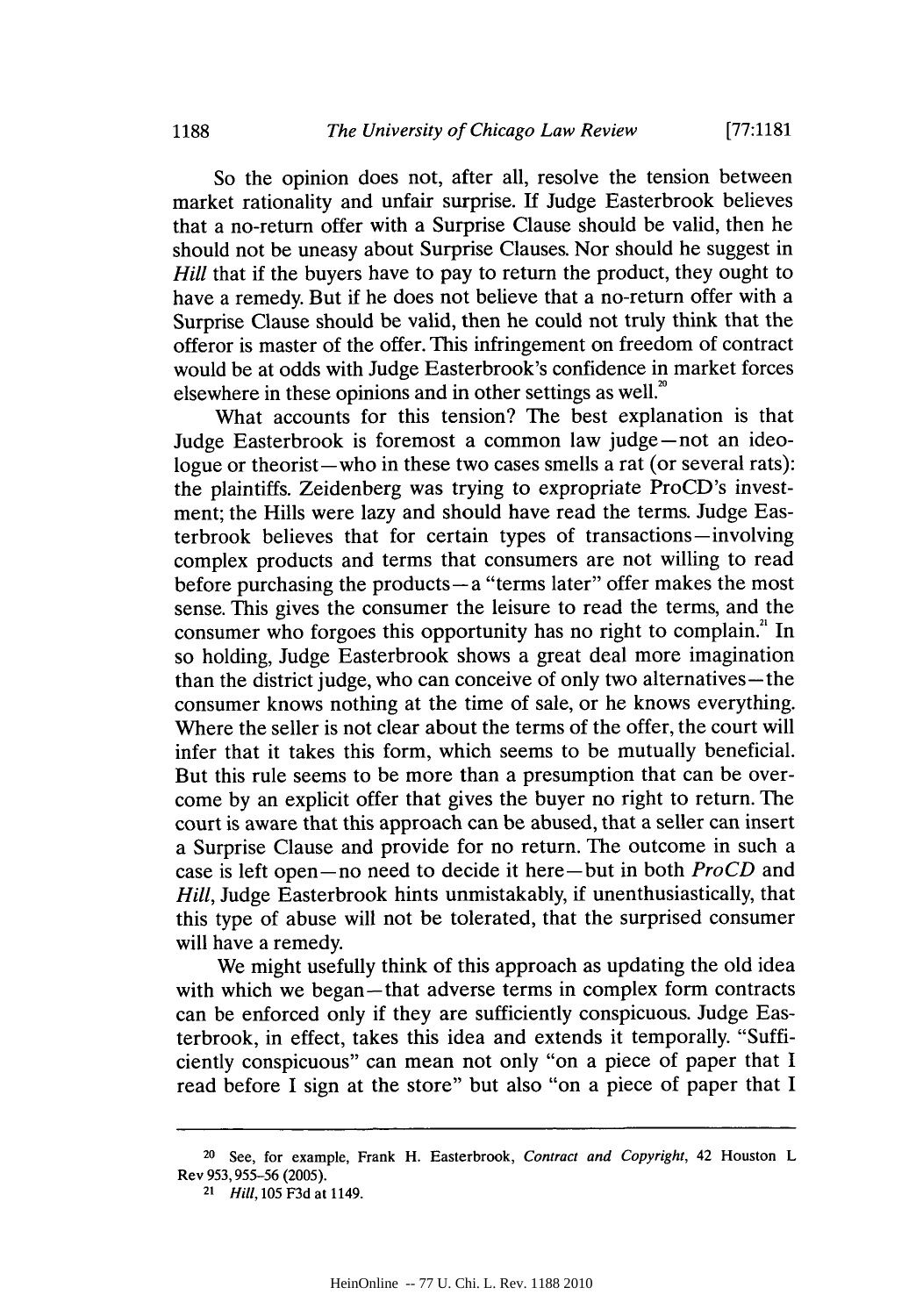read before **I** use the product at home." This arrangement seems so reasonable to Judge Easterbrook that he is willing to construe ambiguous offers as having this form. An explicit offer that departs too far from this paradigm-that reveals harsh terms only after the opportunity to return has vanished-will, or might, run into trouble.

Can such an approach be defended? No case, in Wisconsin or elsewhere, supplied precedent for the approach taken **by** Judge Easterbrook.<sup>2</sup> But courts have always construed offers to advance policy goals, and computer software contracts and over-the-phone contracts provide a novel setting not adequately addressed in earlier cases or **by** the **UCC** drafters. Law professors usually criticize judges who allow form to triumph over substance. Easterbrook is the latest in a line of celebrated judges who shape the common law to the needs of commercial actors.

But is Judge Easterbrook's rule, in fact, the best for this situation? The nub of the problem is that sellers and buyers need a way for sellers to convey sufficient information about a product prior to the contract, without boring buyers or driving them to distraction. As is always the case with contract, the failure to solve this problem hurts sellers and buyers. **If** the seller conveys too much information, she will drive away buyers. **If** the seller conveys too little information, she will mislead buyers and possibly drive them away as well.

Given this problem, what is the optimal legal rule? Let us consider three possibilities. First, the district court's rule, which is apparently that it will not enforce Incorporation Clauses.3 Let us call this rule the nonenforcement rule. Second, the opposite rule would be to enforce all Incorporation Clauses; we call this rule the enforcement rule. Third, we call the return rule the doctrine that an incorporation rule is enforceable only if the buyer has the right to return the product after reading the terms.

To examine these rules more formally, imagine that the seller sells a product whose use can be either "unrestricted" or "restricted" (to noncommercial uses). The product costs some amount to produce, but the unrestricted version imposes a further cost on the seller **by** reducing her protection from uses that might reduce demand (the cost  $c_n > c_n$ ,

**<sup>22</sup>**Law professors either agree with the district court or argue that the case should be treated under **UCC** *§* **2-207,** which produces pretty much the same result. The terms in the form would be treated as an offer to modify the contract that the buyer has no reason to accept. See, for example, Braucher, 46 Wayne L Rev at **1821-23** (cited in note **1).**

**<sup>23</sup>**The district court was also troubled that the clause was inconspicuous, and one reading of the case is that a more conspicuous incorporation clause would be enforceable. See *ProCD,* **908** F Supp at *654.*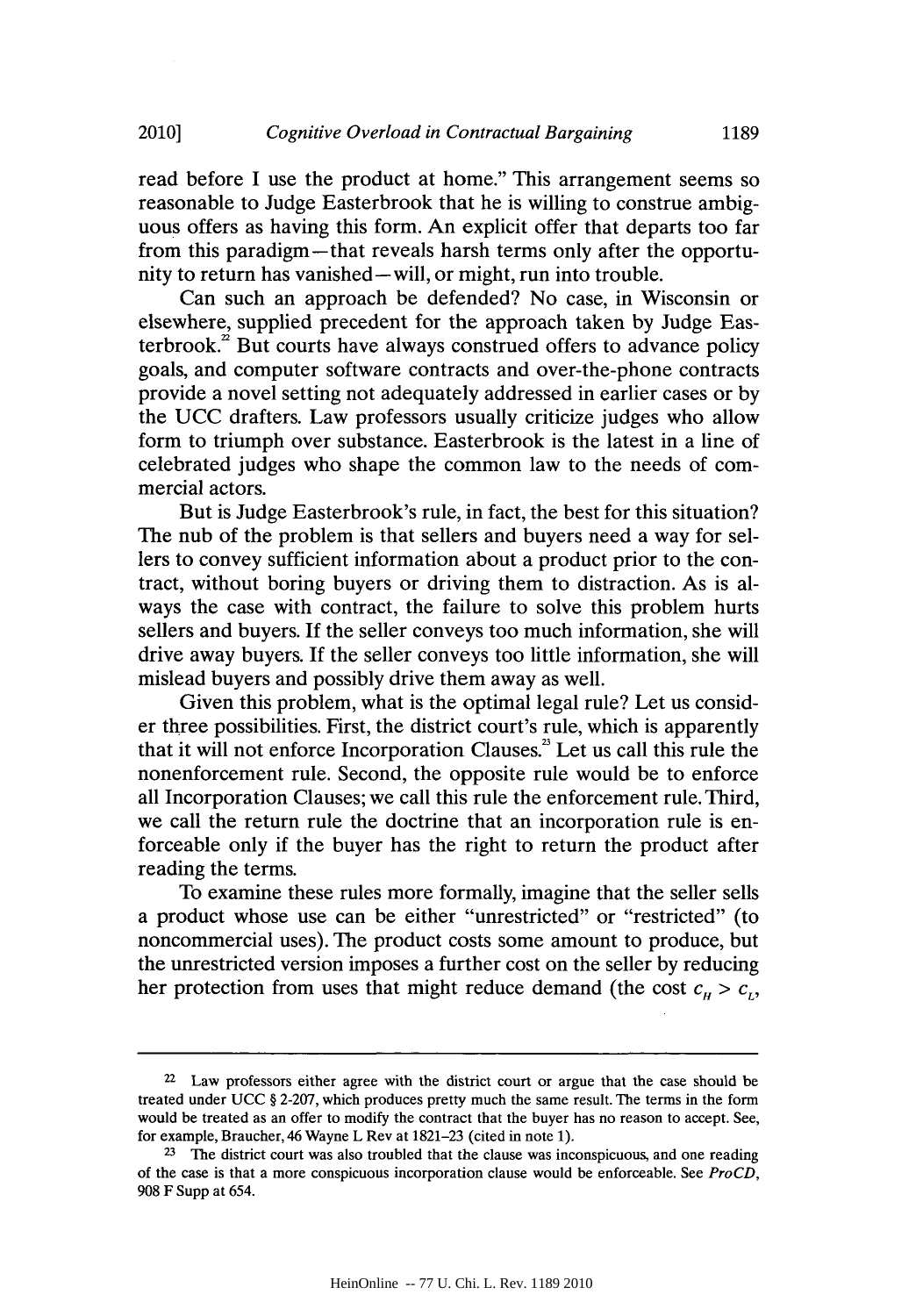the cost of the restricted version).<sup>24</sup> There are two types of buyers, high types and low types. High types value the unrestricted version (and will pay a lot for it)  $(v_n)$ ; low types will not pay more for the unrestricted version than for the restricted version and are not willing to pay much for either  $(v<sub>i</sub>)$ . If the seller has market power, and can charge different prices for each version, she will charge  $p<sub>H</sub>$  for the unrestricted version and  $p_L$  for the restricted version, such that  $p_H = v_H > c_H$ , and  $p_L = v_L > c_L$ . Let us further assume that  $v_L < c_H$ : low types value the unrestricted version less than its cost.

To segregate the market in this way, the seller must be able to force the low-type buyers to accept the restrictions, which will appear in the contract. Suppose, however, that the cost of communicating the restriction, *t,* is very high, higher than the benefit from segregating the market. If so, the seller can sell only the unrestricted version. In our example, the seller would choose a price of  $v<sub>H</sub>$  and deprive the low types of the product. In a more general setting, where the seller faces a distribution of types, she will set a price that is too high for those at the bottom tail so that she gets a larger surplus from those higher up on the distribution.

This outcome is a welfare loss for the seller and (as long as the price is at least a little bit below valuations) low-type buyers-relative to the outcome if communication costs were zero. The question now is whether the legal rule can improve the outcome.

Let us suppose that the seller cannot write the restrictions on the outside of the box at low cost: any such effort would merely confuse buyers or deter them from purchasing the product. However, an incorporation provision, together with the restrictions contained in the contract in the box, would be relatively cheap.

It is clear that the nonenforcement rule does not improve outcomes. It simply deprives the seller of the ability to reduce communication costs to a level that would permit segregation of the market. This was the basis of Judge Easterbrook's ruling.

However, it turns out that the enforcement rule also does not improve outcomes-at least, not in a simple model where all that matters is contract enforcement (and not, as we will see, reputation or branding). To see why, imagine how a buyer might think about a box that says "restrictions inside" and "no return." The buyer does not know what those restrictions are: they could include a "Surprise! You pay **\$10,000"** clause, or any other clause (such as an arbitration clause

<sup>24</sup> We might imagine that the unrestricted version includes more generous warranties, choice of law and arbitration clauses more favorable to the buyer, and so forth-where the cost to the seller is clearer.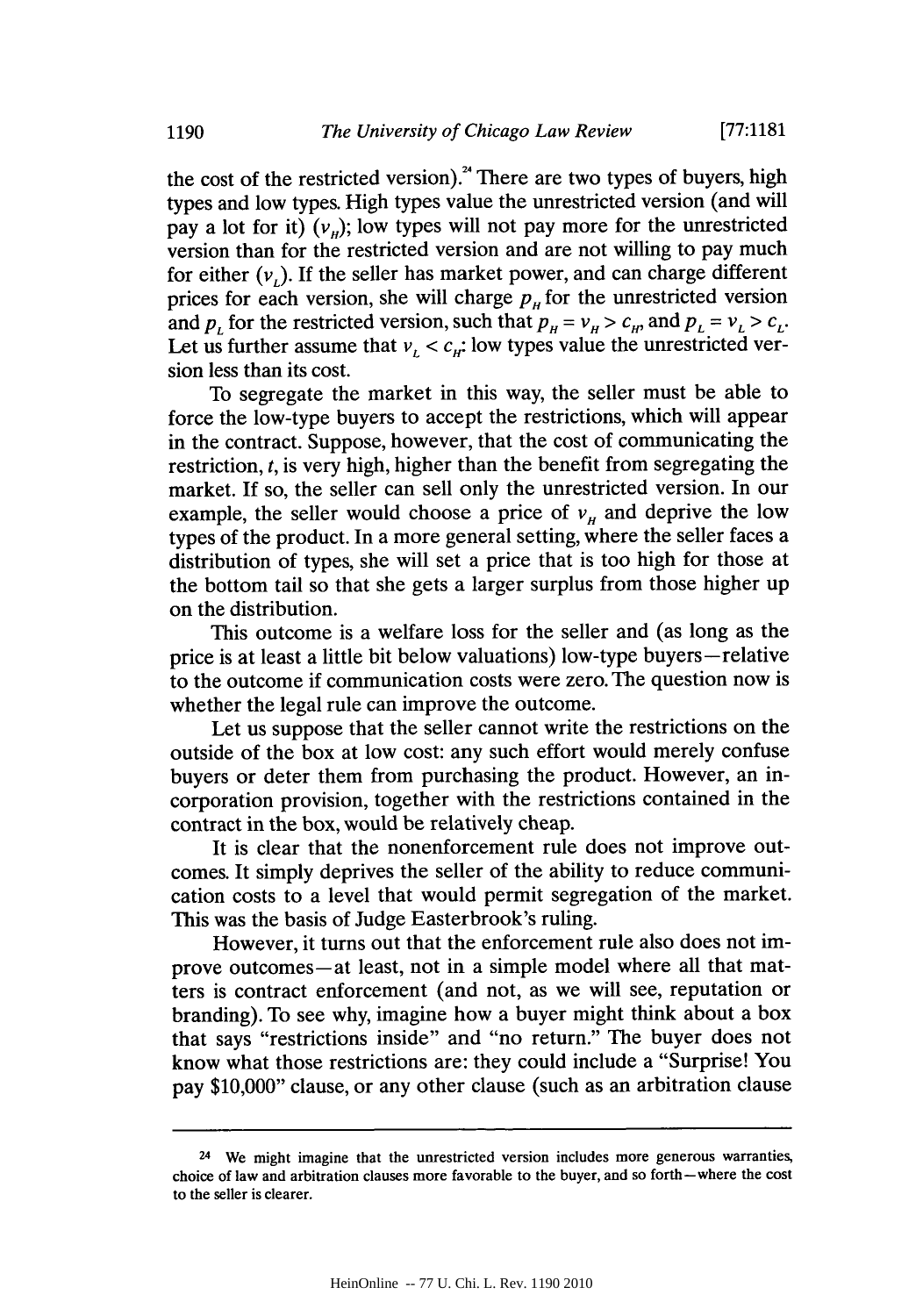with a high fee) that the buyer does not like. It is possible that a buyer might attach a probability of, say, **q,** that such a clause would be in the box. Sellers would have to discount the price **by q** times the loss the buyer imagines. But—and here is the problem—rational sellers would include further restrictions so as to reduce their costs. Buyers, anticipating this, would assume that the contract is maximally bad, and would demand an even lower price. The market "unravels." This is the familiar lemons problem.<sup>25</sup>

So, ironically, an Incorporation Clause without a return right should be as likely to exist in the market as clauses requiring the buyer to devour his own children. **Why,** then, do they exist? Initially, it is not clear that they do exist in the pure form—that is, an Incorporation Clause along with a no-return clause. Unraveling will not occur if the buyer has the right to reject after inspecting the contract and before use. Perhaps that is exactly what happens, which would explain why Judge Easterbrook so confidently construes ProCD's offer in the way that he does. **A** rational offeror would never propose an Incorporation Clause along with a no-return clause because a rational buyer would never accept such an offer.

**A** further point is that, if such cases exist, buyers probably rely on the reputation of the seller. They assume that terms will be reasonable because any seller who inserted Surprise Clauses in boxes would quickly lose their business. Indeed, buyers depend on the seller's reputation for much more important features of the product than arbitration terms and warranties. Contracts almost never say that if you do not like the software, you can return it, yet buyers usually have no idea how well the software will perform, and buy in the first place only because of word of mouth and the reputation of the seller. So it would not be surprising if buyers depended on the seller's reputation for fair contractual terms as well as for high-quality goods.

**If** Incorporation Clauses interact with branding dynamics in this way, courts should enforce them, return clause or no return clause. But there is reason to think the market does not always work this well. Some consumers buy from some sellers who do not have good reputations; and some sellers with good reputations might insert terms that some buyers do not want. The return rule makes allowances for these limits on human cognition, insisting that people be given the opportunity to read before they are bound to a contract.

<sup>&</sup>lt;sup>25</sup> See George Akerlof, *The Market for "Lemons": Quality Uncertainty and the Market Mechanism,* 84 **Q J** Econ **488,** 489-92 **(1970)** (modeling transactions with information asymmetries about the quality of goods).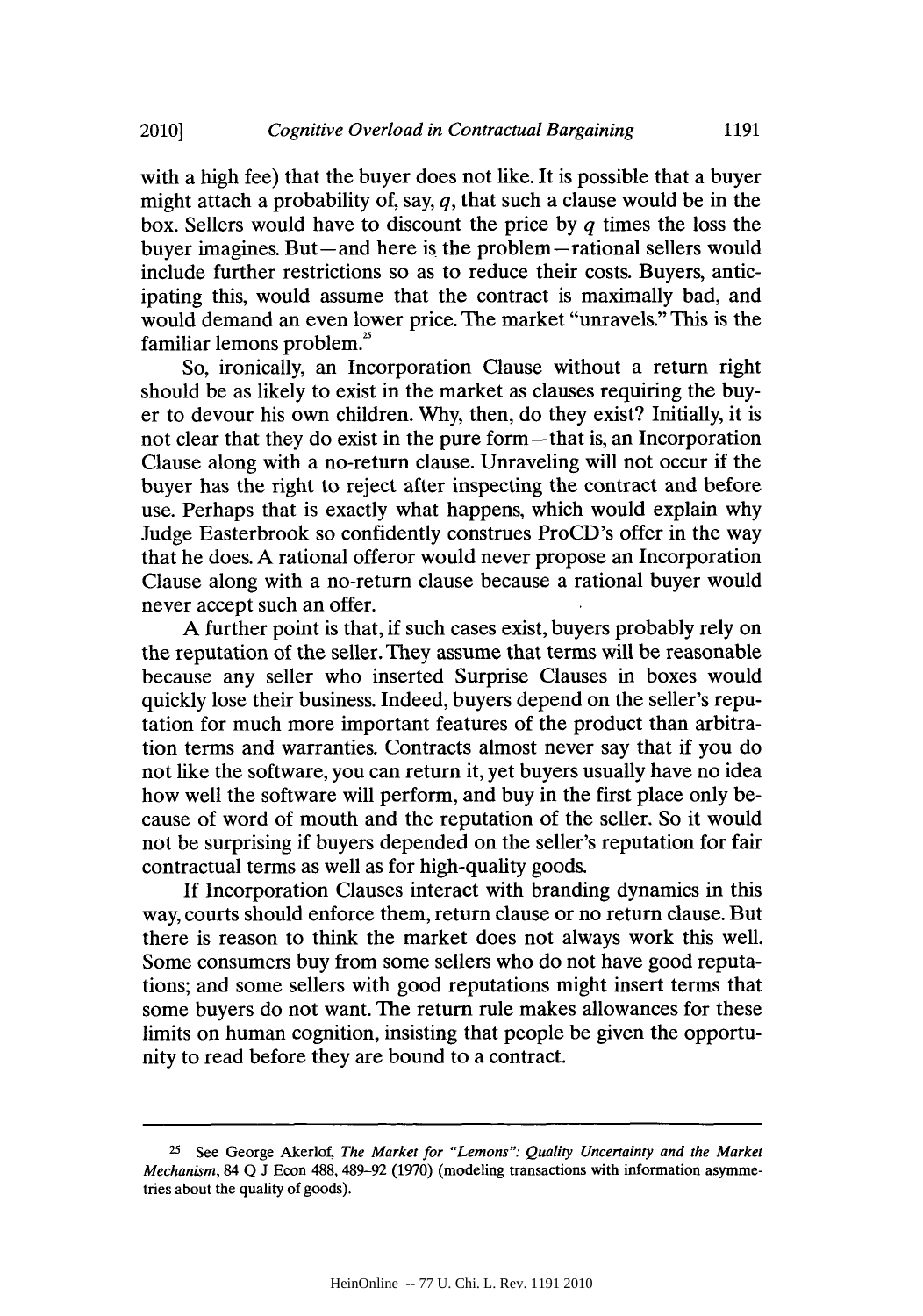To be sure, the return rule has costs of its own. **If** the buyer can take the product home and inspect it and later return it, he may be able to use it in a way that reduces its value or otherwise harms the seller, who must also incur the cost of restocking and, depending on the product, possible depreciation. For this reason, the seller might justifiably provide in the offer that the buyer must pay some amount in order to return the product. It might also be expensive for the buyer to return the product-an issue noted **by** Judge Easterbrook in *Hill.*<sup>8</sup> Further, buyers may not read the contract even if they have leisure to do so. However, this is an old problem, not one special to this case, and courts have agreed that as long as a contract is reasonably clear and potentially adverse or surprising terms are conspicuous, buyers have no remedy if they fail to read it.<sup> $\overline{2}$ </sup> It would be odd if Judge Easterbrook decided to revisit this issue in a "terms later" case, where buyers are under less pressure to sign the contract because a salesman is not breathing down their necks.<sup>28</sup>

One might argue that a more straightforward approach to the problem of cognitive overload is for courts to apply the enforcement rule along with a generous doctrine of unconscionability that allowed them to strike out any terms that they deem unreasonable. Such an approach assumes that courts can ascertain whether a term is commercially reasonable or not-which seems doubtful, especially given courts' traditional reluctance or inability to analyze the contract terms and the market in a sophisticated way. But the decisive objection is that it prevents market segregation—with some consumers reading contracts and returning goods because of adverse terms, and other consumers either reading the contracts and keeping the goods or not reading the contracts and keeping the goods. There are good business reasons for packaging software with different licensing agreements that offer different levels of restriction. Wielding the cudgel of the unconscionability doctrine, courts would need to make all-or-nothing judgments about whether a particular restriction is commercially reasonable or not. Unless courts are prepared to ascertain whether some buyers care about arbitration clauses and other buyers do not—and they have never shown such an inclination-the unconscionability doctrine would introduce unwanted rigidity to the market.<sup>29</sup>

<sup>&</sup>lt;sup>26</sup> See text accompanying note 14.<br><sup>27</sup> Putting aside the unconscionabi

Putting aside the unconscionability and related doctrines.

**<sup>28</sup> A** similar concern is that it is not realistic to expect buyers to return goods when they disapprove of the contract terms. However, this is just a way of saying that it is not likely that they will be bothered **by** terms that can realistically be expected to be in a contract.

**<sup>29</sup>**This problem is minimal if either no one reads contracts or a few people read them but fail to instill discipline in the market **by** doing so. See Omri Ben-Shahar, *The Myth of the "Opportunity*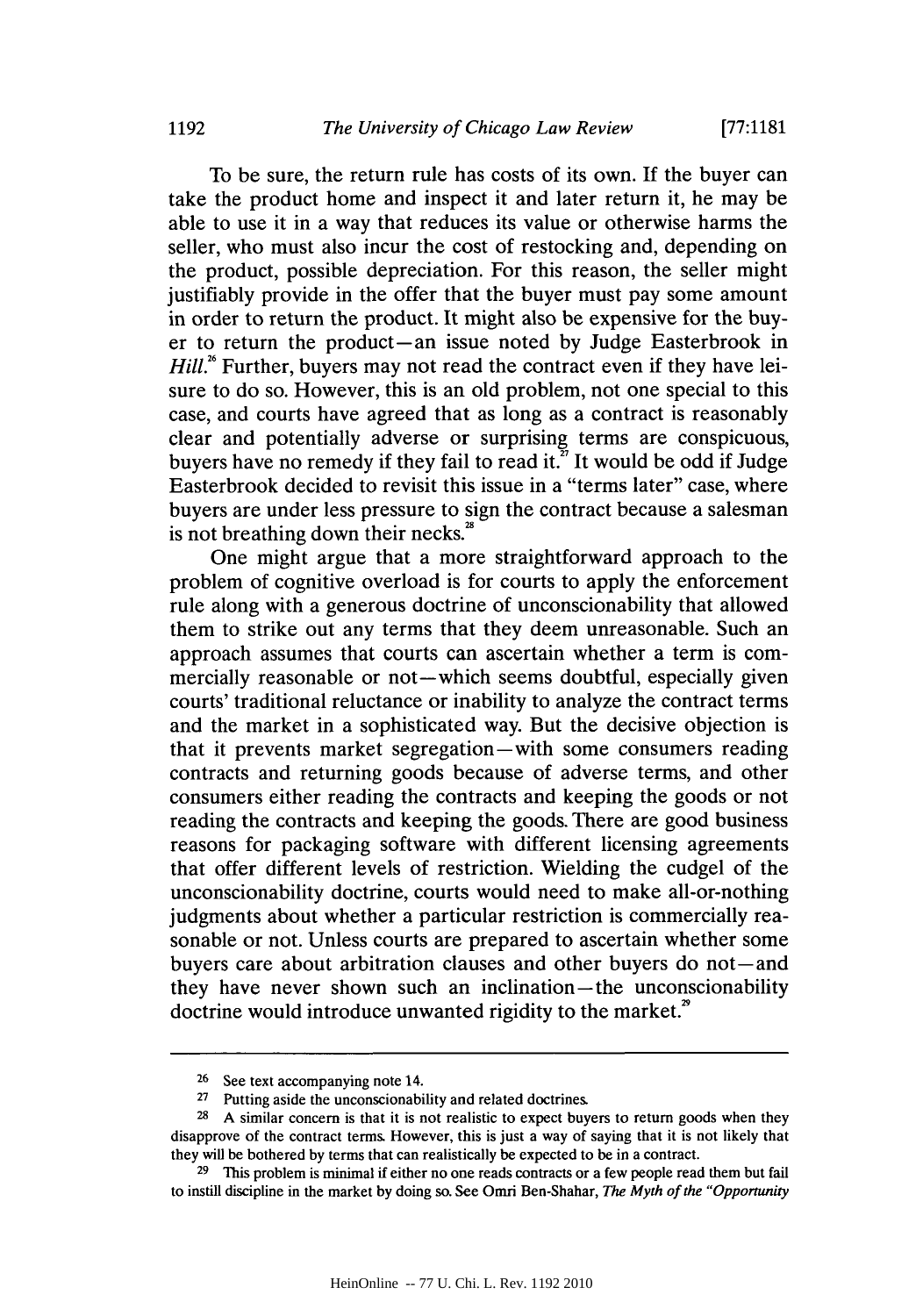There are other risks. Richard Epstein argues that the problem with the return rule is that it entails that no contractual provisions govern the relationship between the buyer and seller during the important period after the buyer leaves the store and before he either uses or returns the product.<sup>36</sup> What happens if the product is destroyed during that interval? How could the contract stipulate that the buyer has an obligation to return the unwanted product to the original retail store if, **by** assumption, no contract exists?" However, these problems are less serious than Epstein suggests. **If** the offeror is master of the offer, he can stipulate that rejection occurs only if the product is returned (undamaged) to the original store. Indeed, he can stipulate, as a part of the offer, all the terms that will govern the treatment of the goods before they are either kept or returned. And if he does not, the law can always supply default terms.

*ProCD* precipitated a typhoon of academic hostility. It is proba**bly** the most criticized case in the modern history of American contract law. Law professors scrambled to condemn Judge Easterbrook, with some accusing him of intellectual dishonesty and ideological zealotry.<sup>32</sup> These accusations are overwrought. The portion of Judge Easterbrook's opinion concerning contract doctrine is a creative and intelligent effort to address the problem of cognitive overload in bargaining." Like other famous and controversial judicial opinions, the *ProCD* opinion drags the law forward so that it can address a new type of behavior. Consider a case like *Wood v Lucy, Lady Duff-*Gordon,<sup>\*</sup> where Judge Benjamin Cardozo, in essence, discarded the consideration doctrine because it blocked commercially reasonable contracts that happened to impose precise obligations on only one of the two parties.<sup>3</sup> This was an intelligent and overdue move taken under cover of doctrinal manipulation. Easterbrook is Cardozo's heir. In a similar way, Judge Easterbrook reformulates offer-acceptance doctrine so as to permit enforcement of "terms later" contracts, an important new business tool.

*to Read" in Contract Law,* 4 Eur Rev Cont L **1, 2-7 (2009)** (arguing that the focus on the readability of contracts obscures the real issue -oppressive terms).

**<sup>30</sup>**Epstein, *Doctrine and Function at* **110** (cited in note **18).**

**<sup>31</sup>**See id at 111-12.

**<sup>32</sup>**There are too many such articles to cite here. For a sense of the debate, see Macaulay, 2004 Wis L Rev at 802-04 (cited in note **1).**

<sup>&</sup>lt;sup>33</sup> For an approving discussion of the copyright portion of Judge Easterbrook's opinion, see Randal **C.** Picker, *Easterbrook on Copyright,* **77 U** Chi L Rev **1165,1177-79** (2010).

<sup>3</sup>**118 NE** 214 (NY **1917).**

**<sup>35</sup> Id** at 214 (holding that a promise to exert best efforts was implied **by** the terms of an exclusive marketing agreement).